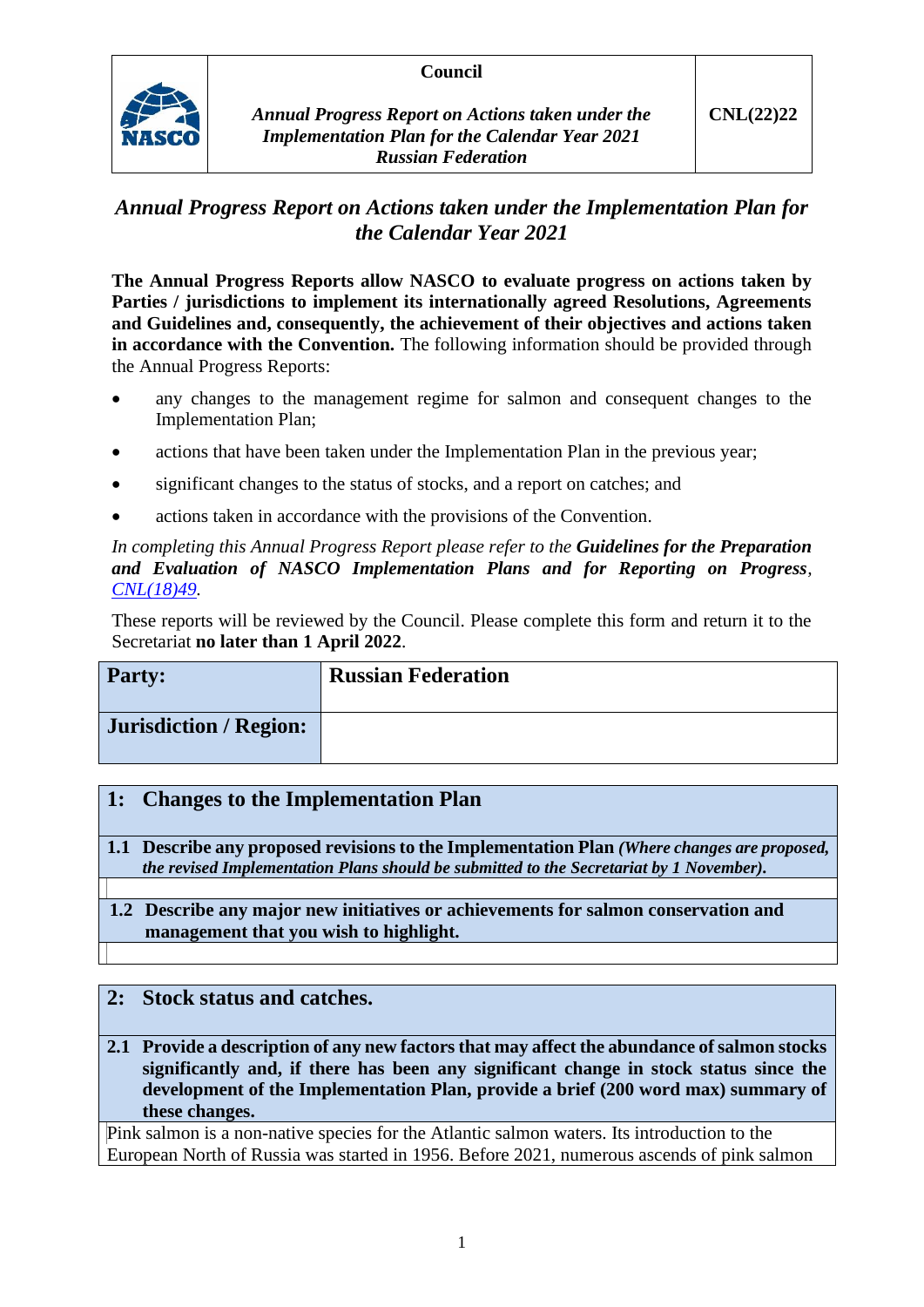were recorded in the White Sea rivers only, whereas in the Barents Sea rivers the abundance of adults was modest. In Russia pink salmon was also registered east of the Kola Peninsula in the rivers flowing into the Barents and the Kara seas. Currently the Taymyr Peninsula appears to be a natural border that divides pink salmon populations in the native and new ranges of the species.

Since the 1960s, fisheries for pink salmon in the Northwest Russia have been conducted in coastal waters and rivers of the White Sea and up to the 2000s pink salmon harvests exceeded 100 t only four times (1973, 1975, 1977 and 1997). It was in 2001 when a nominal catch exceeded 300 t for the first time. The declared pink salmon catch in 2021 was 715 t, the record catch in the time series (Figure).



Figure. Nominal catches of pink salmon in the Northwest Russia by regions.

Despite the current lack of convincing evidence of the negative impact of pink salmon on the reproduction of Atlantic salmon, unlimited exploitation of this species in all types of fisheries was recommended (Alekseev et al., 2019).

Alekseev, M. Yu., Tkachenko, A. V., Zubchenko, A. V., Shkatelov, A. P., Nikolaev, A. M. 2019. Distribution, spawning and the possibility of fishery of introduced pink salmon (Oncorhynchus gorbusha Walbaum) in rivers of Murmansk Oblast. Russian Journal of Biological Invasions, 10(2): 09-117.

| 2.2 Provide the following information on catches: <i>(nominal catch equals reported quantity of</i> |
|-----------------------------------------------------------------------------------------------------|
| salmon caught and retained in tonnes 'round fresh weight' (i.e. weight of whole, ungutted,          |
| unfrozen fish) or 'round fresh weight equivalent').                                                 |

| $\ldots$ , $\ldots$ , $\ldots$ , $\ldots$ , $\ldots$ , $\ldots$ , $\ldots$ , $\ldots$ , $\ldots$ , $\ldots$ , $\ldots$ , $\ldots$ , $\ldots$ |          |           |         |       |
|----------------------------------------------------------------------------------------------------------------------------------------------|----------|-----------|---------|-------|
| (a) provisional nominal                                                                                                                      | In-river | Estuarine | Coastal | Total |
| catch (which may be                                                                                                                          | 31.6     | 0.0       | 17.3    | 48.8  |
| subject to revision) for                                                                                                                     |          |           |         |       |
| $2021$ (tonnes)                                                                                                                              |          |           |         |       |
| (b) confirmed nominal                                                                                                                        | 32.4     | 0.0       | 16.4    | 48.8  |
| catch of salmon for                                                                                                                          |          |           |         |       |
| $2020$ (tonnes)                                                                                                                              |          |           |         |       |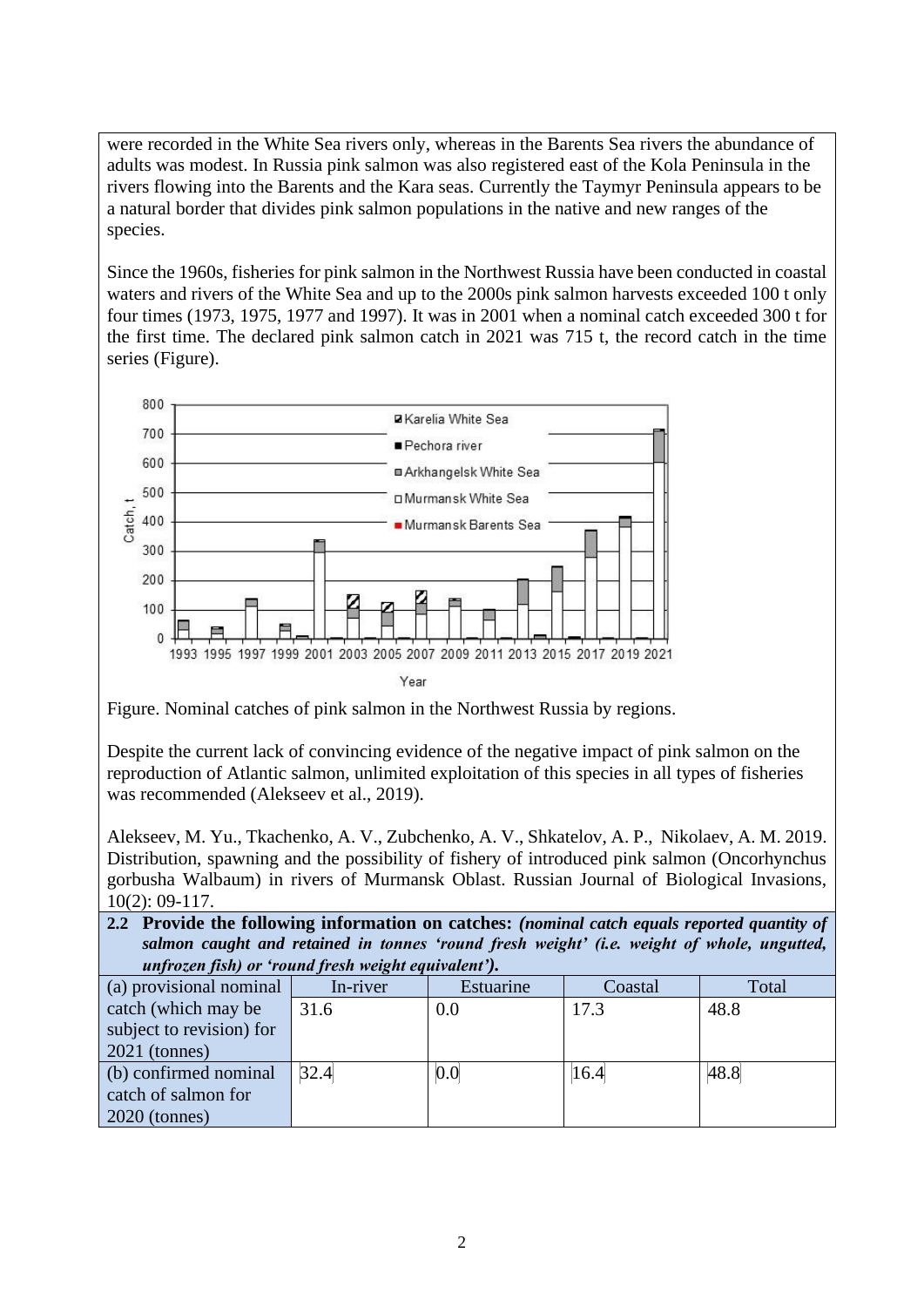| (c) estimated             | n/a    | n/a | n/a                                                                       | n/a |
|---------------------------|--------|-----|---------------------------------------------------------------------------|-----|
| unreported catch for      |        |     |                                                                           |     |
| $2021$ (tonnes)           |        |     |                                                                           |     |
| (d) number and            |        |     | 10,727 salmon were caught and released (71% of the total recreational     |     |
| percentage of salmon      |        |     | rod catch). The numbers do not include 998 salmon retained in             |     |
| caught and released in    |        |     | recreational gill net fisheries in the Archangelsk region and the Pechora |     |
| recreational fisheries in | River. |     |                                                                           |     |
| 2021                      |        |     |                                                                           |     |

## **3: Implementation Plan Actions.**

**3.1 Provide an update on progress on actions relating to the Management of Salmon Fisheries** *(section 2.9 of the Implementation Plan).*

*Note: the reports under 'Progress on action to date' should provide a brief overview of each action. For all actions, provide clear and concise quantitative information to demonstrate progress. In circumstances where quantitative information cannot be provided for a particular action because of its nature, a clear rationale must be given for not providing quantitative information and other information should be provided to enable progress with that action to be evaluated. While referring to additional material (e.g. via links to websites) may assist those seeking more detailed information, this will not be evaluated by the Review Group.*

| <b>Action</b> | Description of action                                                                                                                                                            | Determine problem areas. Estimate the level of unreported                                                                                                                                                                                                                                                                  |
|---------------|----------------------------------------------------------------------------------------------------------------------------------------------------------------------------------|----------------------------------------------------------------------------------------------------------------------------------------------------------------------------------------------------------------------------------------------------------------------------------------------------------------------------|
| F1:           | (as submitted in the $IP$ ):                                                                                                                                                     | catches. Take further measures to reduce unreported catches.                                                                                                                                                                                                                                                               |
|               | <b>Expected outcome</b>                                                                                                                                                          | Reduced level of unreported catches in problem areas.                                                                                                                                                                                                                                                                      |
|               | (as submitted in the $IP$ ):                                                                                                                                                     |                                                                                                                                                                                                                                                                                                                            |
|               | Progress on action to<br>date                                                                                                                                                    | No estimates of unreported catches is available for 2021.                                                                                                                                                                                                                                                                  |
|               | (Provide a brief overview<br>with a quantitative<br>measure, or other justified<br>evaluation, of progress.<br>Other material (e.g.<br>website links) will not be<br>evaluated): | The Murmansk Regional Commission on Regulation of<br>Harvesting the Anadromous Fish closed salmon<br>recreational catch-and-take fisheries in some fishing sites<br>of the Varzuga and Kola rivers and established "no<br>fishing" periods for coastal, in-river commercial and<br>recreational fisheries for 2021 season. |
|               |                                                                                                                                                                                  | Recreational and commercial fishing sites were protected<br>by fish guards hired by the fishing sites managers.                                                                                                                                                                                                            |
|               |                                                                                                                                                                                  | Protection patrols were carried out using different<br>methods on lakes and rivers by fish inspectors of the<br>Regional Directorate of the Federal Agency for Fisheries.                                                                                                                                                  |
|               |                                                                                                                                                                                  | Protection patrols in coastal areas of Barents and White<br>seas were carried out using different methods by fish<br>inspectors of the Border Guard Department of the<br>Russian Federal Security Service.                                                                                                                 |
|               | Current status of action:                                                                                                                                                        | Ongoing                                                                                                                                                                                                                                                                                                                    |
|               | If 'Completed', has the                                                                                                                                                          |                                                                                                                                                                                                                                                                                                                            |
|               | action achieved its                                                                                                                                                              |                                                                                                                                                                                                                                                                                                                            |
|               | objective?                                                                                                                                                                       |                                                                                                                                                                                                                                                                                                                            |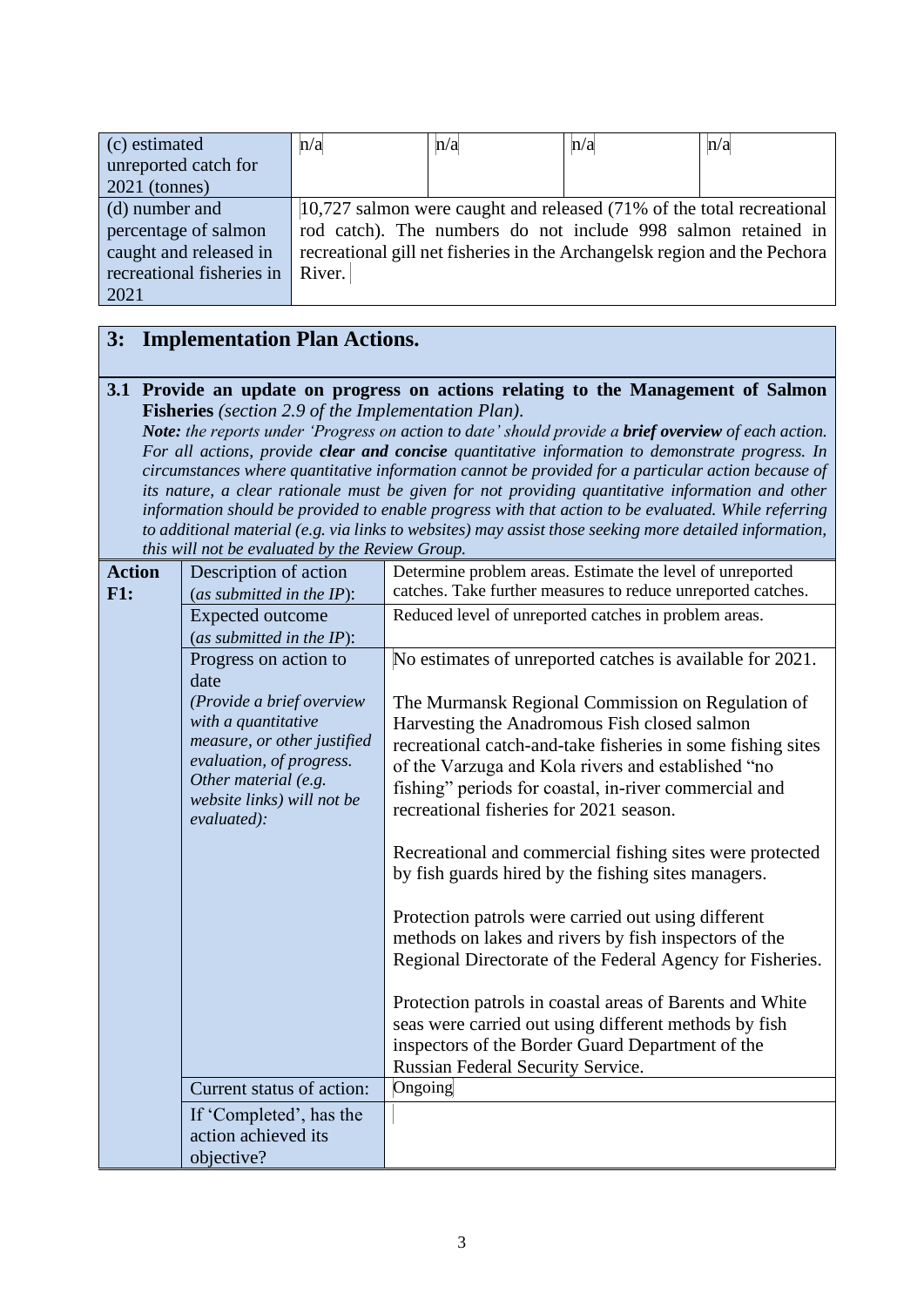| <b>Action</b>               | Description of action                              | Continue developing the conservation limits for salmon stocks.                                                        |
|-----------------------------|----------------------------------------------------|-----------------------------------------------------------------------------------------------------------------------|
| F2:                         | (as submitted in the $IP$ ):                       |                                                                                                                       |
|                             | <b>Expected outcome</b>                            | Data on the status of salmon stocks. Conservation limits for all<br>salmon stocks.                                    |
|                             | (as submitted in the $IP$ ):                       | Conservation limits have been set for all salmon stocks in                                                            |
|                             | Progress on action to<br>date                      | the Murmansk region. In the Arkhangelsk region and in                                                                 |
|                             | (Provide a brief overview                          | the Nenets autonomous district CLs have been set for                                                                  |
|                             | with a quantitative                                | exploited salmon stocks only. No CLs have been                                                                        |
|                             | measure, or other justified                        | developed for salmon stocks in the Republic of Karelia.                                                               |
|                             | evaluation, of progress.                           |                                                                                                                       |
|                             | Other material (e.g.<br>website links) will not be | No new or revised CLs for Atlantic salmon stocks were                                                                 |
|                             | evaluated):                                        | established in 2021.                                                                                                  |
|                             | Current status of action:                          | Ongoing                                                                                                               |
|                             | If 'Completed', has the                            |                                                                                                                       |
|                             | action achieved its                                |                                                                                                                       |
|                             | objective?                                         |                                                                                                                       |
| <b>Action</b><br><b>F3:</b> | Description of action                              | Continue monitoring salmon stocks in the Murmansk region.<br>Assess the effectiveness of new management measures      |
|                             | (as submitted in the $IP$ ):                       | introduced for interceptory coastal salmon fisheries in the                                                           |
|                             |                                                    | Barents Sea.                                                                                                          |
|                             | <b>Expected outcome</b>                            | Data on status of salmon stocks in the Murmansk region and                                                            |
|                             | (as submitted in the $IP$ ):                       | assessment of the effectiveness of management measures<br>introduced for coastal interceptory salmon fisheries in the |
|                             |                                                    | Barents Sea.                                                                                                          |
|                             | Progress on action to                              | Atlantic salmon returns to some rivers were assessed. The                                                             |
|                             | date                                               | level of attainment of spawning requirements was                                                                      |
|                             | (Provide a brief overview                          | determined. The estimates of salmon juveniles densities                                                               |
|                             | with a quantitative<br>measure, or other justified | were derived. Recommendations on catch limits for 2022                                                                |
|                             | evaluation, of progress.                           | salmon fisheries were developed for the Federal Agency<br>for Fisheries of the Russian Federation and for the         |
|                             | Other material (e.g.                               | Regional Commissions on Regulation of Harvesting the                                                                  |
|                             | website links) will not be                         | Anadromous Fish.                                                                                                      |
|                             | evaluated):                                        |                                                                                                                       |
|                             |                                                    | The 2021 meeting of the Working Group on Atlantic                                                                     |
|                             |                                                    | salmon in Finnmark County and the Murmansk Region                                                                     |
|                             |                                                    | was postponed from August due to COVID-19 pandemic<br>and rescheduled for 2022.                                       |
|                             |                                                    |                                                                                                                       |
|                             |                                                    | In 2020 the Kolarctic ENI CBC project CoASal                                                                          |
|                             |                                                    | "Conserving our Atlantic salmon as a sustainable                                                                      |
|                             |                                                    | resource for people in the North; fisheries and                                                                       |
|                             |                                                    | conservation in the context of growing threats and a                                                                  |
|                             |                                                    | changing environment (KO4178)" was started. The                                                                       |
|                             |                                                    | project aims to document and examine the new sea<br>salmon fishery regulations, study the effects of growing          |
|                             |                                                    | threats Atlantic salmon populations face today with                                                                   |
|                             |                                                    | climate change, growing cage culture industry and                                                                     |
|                             |                                                    | emerging diseases. Initially the project was planned to be                                                            |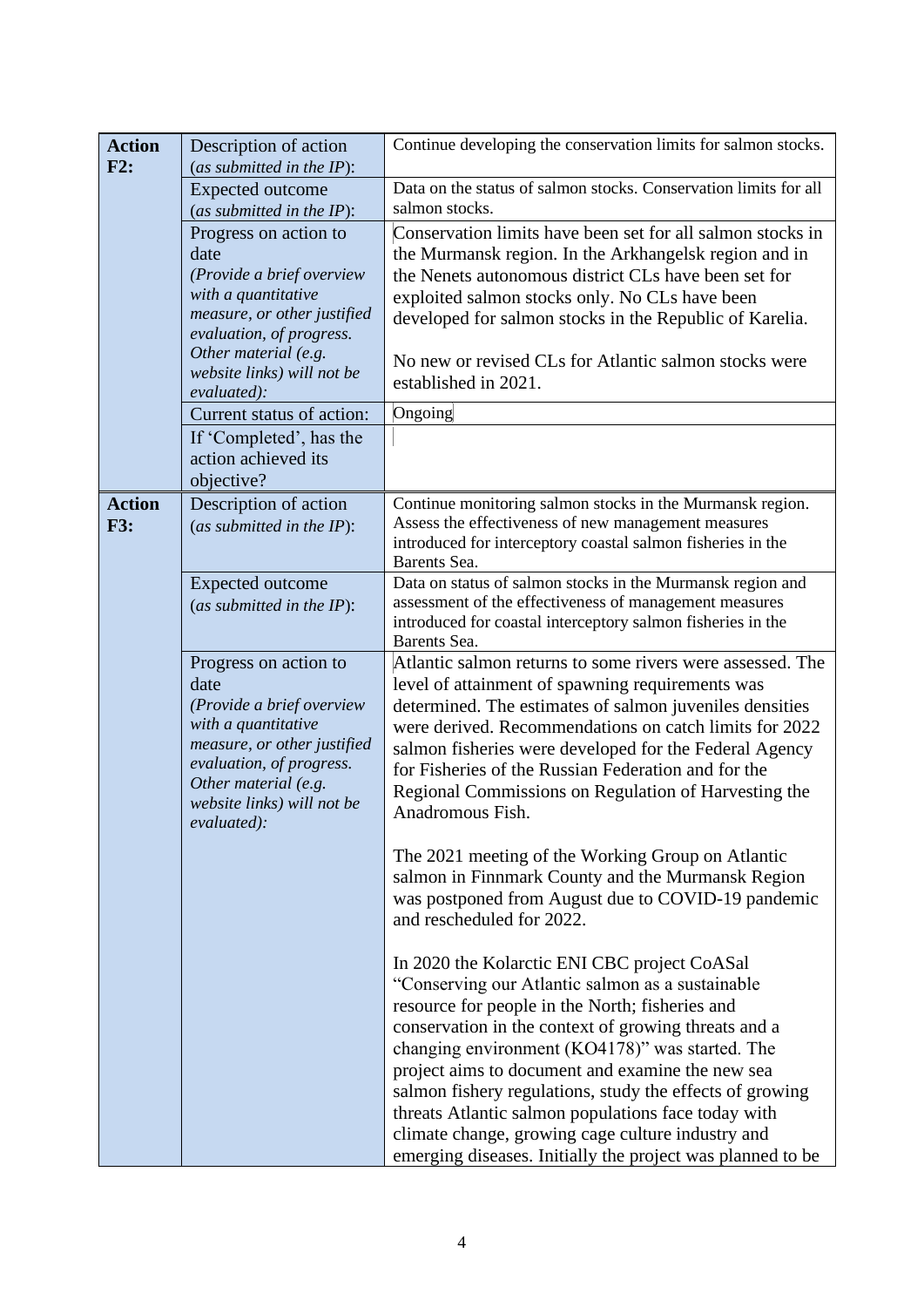|                           | completed by December 2021, however it was prolonged<br>to September 2022 due to COVID-19 pandemic. |
|---------------------------|-----------------------------------------------------------------------------------------------------|
| Current status of action: | Ongoing                                                                                             |
| If 'Completed', has the   |                                                                                                     |
| action achieved its       |                                                                                                     |
| objective?                |                                                                                                     |

# **3.2 Provide an update on progress on actions relating to Habitat Protection and Restoration** *(section 3.5 of the Implementation Plan).*

*Note: the reports under 'Progress on action to date' should provide a brief overview of each action. For all actions, provide clear and concise quantitative information to demonstrate progress. In circumstances where quantitative information cannot be provided for a particular action because of its nature, a clear rationale must be given for not providing quantitative information and other information should be provided to enable progress with that action to be evaluated. While referring to additional material (e.g. via links to websites) may assist those seeking more detailed information, this will not be evaluated by the Review Group.*

| <b>Action</b><br><b>H1:</b> | Description of action<br>(as submitted in the $IP$ ):<br><b>Expected outcome</b><br>(as submitted in the $IP$ ):<br>Progress on action to<br>date<br>(Provide a brief overview<br>with a quantitative<br>measure, or other justified<br>evaluation, of progress.<br>Other material (e.g.<br>website links) will not be<br>evaluated): | Continue developing the inventories of salmon rivers. Estimate<br>salmon habitat and productive capacity of salmon rivers.<br>Fieldwork and analysis of available data on current quantity of<br>salmon habitat to provide a baseline for future comparison will<br>be conducted in Archangelsk region and in the Republic of<br>Karelia.<br>Inventories of salmon rivers to provide baseline data on salmon<br>habitat and productive capacity for management in relation to<br>estuarine and freshwater habitat.<br>Work on revision and updating the book "The inventory<br>of salmon rivers of the Murmansk region. The Barents<br>Sea basin" was started in 2021. The book was first<br>published in 2011 and presented data on salmon habitat<br>and productive capacity of rivers and creeks. Monitoring<br>of salmon juveniles densities in rivers of Murmansk<br>region was continued in 2021.<br>No inventories of salmon rivers have been developed for<br>other regions. No fieldwork and analysis of available data<br>on current quantity of salmon habitat was conducted in<br>the Arkhangelsk region and the Republic of Karelia in<br>2021. |
|-----------------------------|---------------------------------------------------------------------------------------------------------------------------------------------------------------------------------------------------------------------------------------------------------------------------------------------------------------------------------------|--------------------------------------------------------------------------------------------------------------------------------------------------------------------------------------------------------------------------------------------------------------------------------------------------------------------------------------------------------------------------------------------------------------------------------------------------------------------------------------------------------------------------------------------------------------------------------------------------------------------------------------------------------------------------------------------------------------------------------------------------------------------------------------------------------------------------------------------------------------------------------------------------------------------------------------------------------------------------------------------------------------------------------------------------------------------------------------------------------------------------------------------------------------|
|                             | Current status of action:                                                                                                                                                                                                                                                                                                             | Ongoing                                                                                                                                                                                                                                                                                                                                                                                                                                                                                                                                                                                                                                                                                                                                                                                                                                                                                                                                                                                                                                                                                                                                                      |
|                             | If 'Completed', has the<br>action achieved its<br>objective?                                                                                                                                                                                                                                                                          |                                                                                                                                                                                                                                                                                                                                                                                                                                                                                                                                                                                                                                                                                                                                                                                                                                                                                                                                                                                                                                                                                                                                                              |
| <b>Action</b><br>H2:        | Description of action<br>(as submitted in the IP):                                                                                                                                                                                                                                                                                    | Development of habitat protection and restoration plans for<br>specific rivers.                                                                                                                                                                                                                                                                                                                                                                                                                                                                                                                                                                                                                                                                                                                                                                                                                                                                                                                                                                                                                                                                              |
|                             | <b>Expected outcome</b><br>(as submitted in the $IP$ ):                                                                                                                                                                                                                                                                               | Detailed habitat protection and restoration plans for specific<br>rivers.                                                                                                                                                                                                                                                                                                                                                                                                                                                                                                                                                                                                                                                                                                                                                                                                                                                                                                                                                                                                                                                                                    |
|                             | Progress on action to<br>date                                                                                                                                                                                                                                                                                                         | Recommendations on habitat restoration were updated for<br>a number of salmon rivers in Murmansk and Arkhangelsk<br>regions, and for Republic of Komi.                                                                                                                                                                                                                                                                                                                                                                                                                                                                                                                                                                                                                                                                                                                                                                                                                                                                                                                                                                                                       |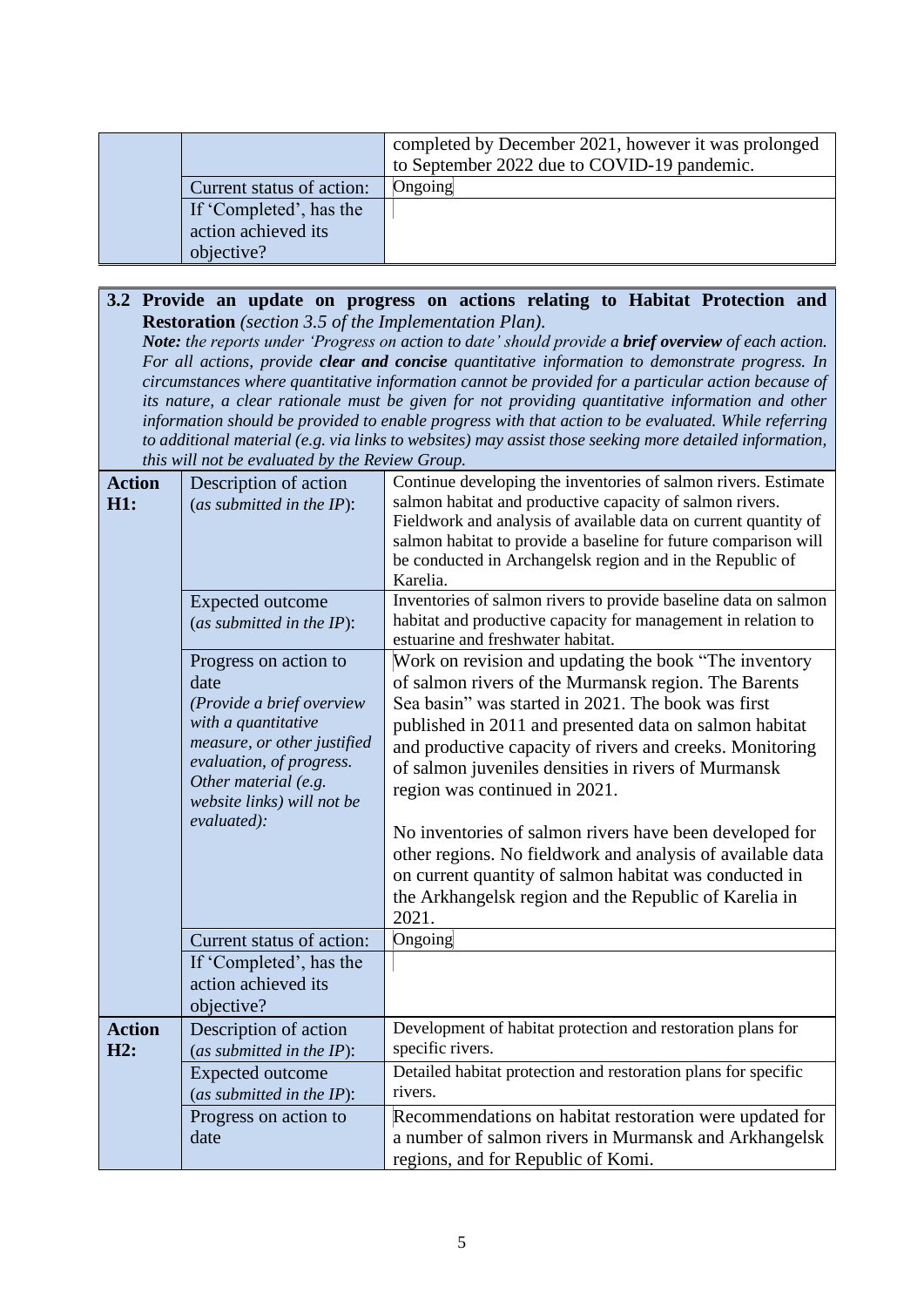| (Provide a brief overview<br>with a quantitative<br>measure, or other justified<br>evaluation, of progress.<br>Other material (e.g.<br>website links) will not be<br>evaluated): | No detailed habitat protection and restoration plans have<br>been developed for specific rivers. |
|----------------------------------------------------------------------------------------------------------------------------------------------------------------------------------|--------------------------------------------------------------------------------------------------|
| Current status of action:                                                                                                                                                        | Ongoing                                                                                          |
| If 'Completed', has the<br>action achieved its<br>objective?                                                                                                                     |                                                                                                  |

### **3.3 Provide an update on progress on actions relating to Aquaculture, Introductions and Transfers and Transgenics** *(section 4.11 of the Implementation Plan).*

*Note: the reports under 'Progress on action to date' should provide a brief overview of each action. For all actions, provide clear and concise quantitative information to demonstrate progress. In circumstances where quantitative information cannot be provided for a particular action because of its nature, a clear rationale must be given for not providing quantitative information and other information should be provided to enable progress with that action to be evaluated. While referring to additional material (e.g. via links to websites) may assist those seeking more detailed information, this will not be evaluated by the Review Group.*

| <b>Action</b><br>A1: | Description of action<br>(as submitted in the $IP$ ):<br><b>Expected outcome</b><br>(as submitted in the $IP$ ):                                                                                                  | Developing a policy consistent with the international goals on<br>sea lice and containment agreed by NASCO and ISFA<br>concerning the protection of wild salmonids.<br>Achievement of the international goals for 100% of farms to<br>have effective sea lice management and achieving 100%<br>containment.                                                                                                                                                                                                                                                                                                                                                                                                                                                                                                                                                                                                                                                                                                                                                                                                                                                                                                                              |
|----------------------|-------------------------------------------------------------------------------------------------------------------------------------------------------------------------------------------------------------------|------------------------------------------------------------------------------------------------------------------------------------------------------------------------------------------------------------------------------------------------------------------------------------------------------------------------------------------------------------------------------------------------------------------------------------------------------------------------------------------------------------------------------------------------------------------------------------------------------------------------------------------------------------------------------------------------------------------------------------------------------------------------------------------------------------------------------------------------------------------------------------------------------------------------------------------------------------------------------------------------------------------------------------------------------------------------------------------------------------------------------------------------------------------------------------------------------------------------------------------|
|                      | Progress on action to<br>date<br>(Provide a brief overview<br>with a quantitative<br>measure, or other justified<br>evaluation, of progress.<br>Other material (e.g.<br>website links) will not be<br>evaluated): | Experts of the Murmansk Animal Health Center<br>monitored fish infestation with Lepeophtheirus salmonis<br>in marine cages during quarterly epizootic and<br>ichthyopathological surveys of the mariculture farms in<br>the Murmansk region. Russian veterinary legislation lacks<br>the regulations implying the procedure for diagnostic and<br>treatment- preventive activities in case of fish infestation<br>with these copepods in the mariculture farms. There are<br>also no regulations setting the critical intensity of this<br>parasite's invasion for fish of different ages when farming<br>in marine cages. Thus, veterinary experts collected<br>information on fish infestation by calculating<br>Lepeophtheirus salmonis invasion intensity during routine<br>parasitological studies in the marine cage farms of the<br>Murmansk region. In 2021 in marine cage farms of the<br>Murmansk region (PJSC "Russian Aquaculture",<br>"Russian Salmon"), the intensity of sea lice infestation in<br>fish of different ages ranged from 1 to 3.<br>In addition, the fish farms independently monitored the<br>intensity of parasite. To control the invasion of sea lice,<br>the PJSC "Russian Aquaculture" has adopted the |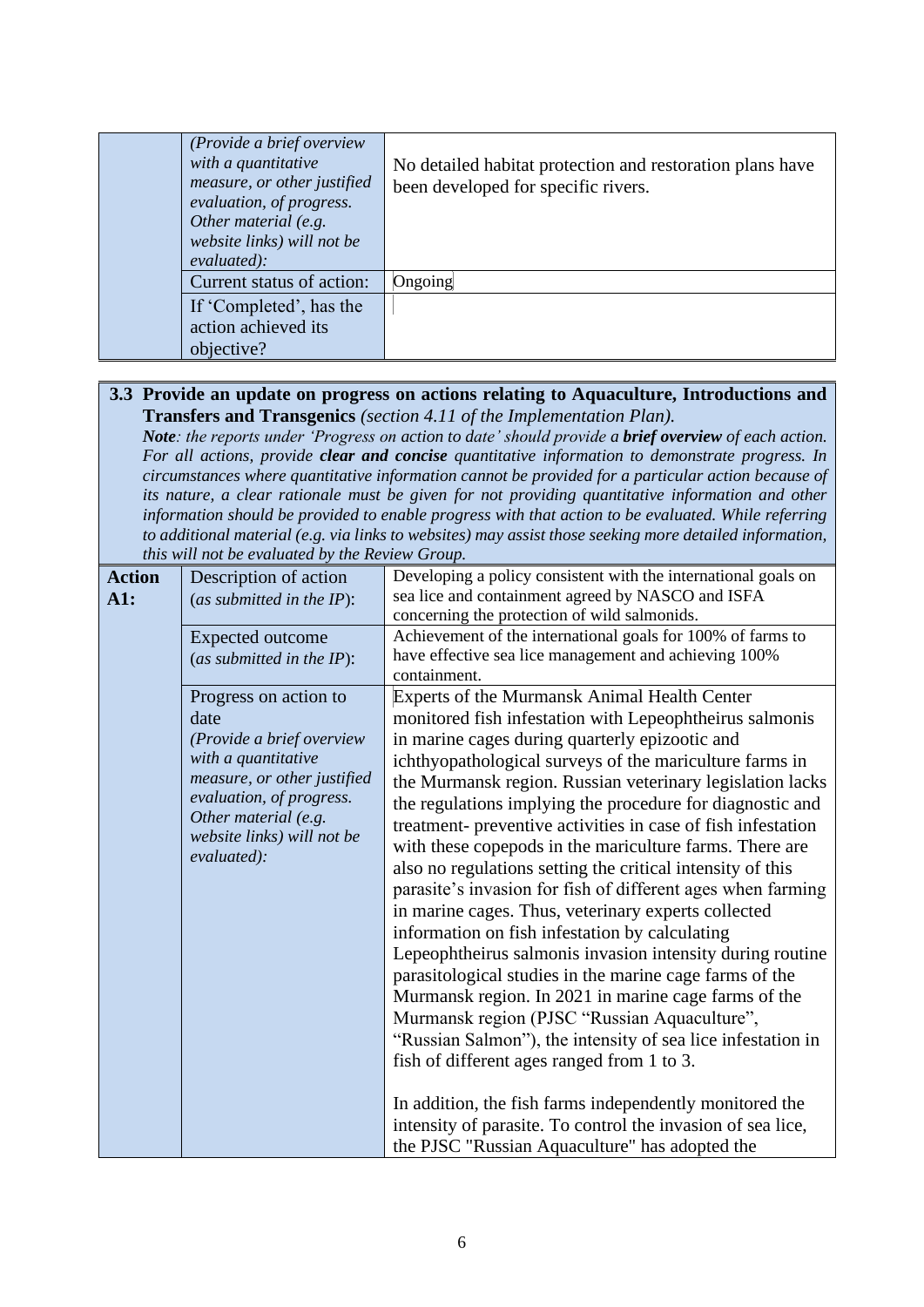|                      |                                                              | Standard Operating Procedure (SOP) for monitoring the<br>intensity of invasion. As a part of the SOP, company's<br>personnel are trained to gain skills in identifying different<br>life stages and species of sea lice (Lepeophtheirus<br>salmonis and Caligus elongatus).<br>When the water temperature is $5^{\circ}$ C and higher, in every<br>fish farming complex monitoring for the invasion<br>intensity is performed every 7 days, alternately for each<br>half of the cages. When the water temperature is low,<br>monitoring is not performed as fish is at high risk for the<br>development of winter ulcers. For counting, 20 fish<br>specimens are taken from every cage, and then they are<br>sedated by an anesthetic solution and thoroughly<br>examined. The obtained data on the species and life<br>stages of sea lice are listed in the table and later used to<br>assess the dynamics of the invasion intensity in every fish<br>farming complex, as well as for the company. Control<br>over the correct Standard Operating Procedure (SOP)<br>performance is carried out by the company's biological<br>service. |
|----------------------|--------------------------------------------------------------|------------------------------------------------------------------------------------------------------------------------------------------------------------------------------------------------------------------------------------------------------------------------------------------------------------------------------------------------------------------------------------------------------------------------------------------------------------------------------------------------------------------------------------------------------------------------------------------------------------------------------------------------------------------------------------------------------------------------------------------------------------------------------------------------------------------------------------------------------------------------------------------------------------------------------------------------------------------------------------------------------------------------------------------------------------------------------------------------------------------------------------------|
|                      |                                                              | Recently the PJSC "Russian Aquaculture" has introduced<br>the FLS CALIGUS delousing system for mechanical<br>salmon delousing at its farms in the Barents Sea.                                                                                                                                                                                                                                                                                                                                                                                                                                                                                                                                                                                                                                                                                                                                                                                                                                                                                                                                                                           |
|                      |                                                              | To achieve 100% containment the PJSC "Russian"<br>Aquaculture" has introduced the following practices:                                                                                                                                                                                                                                                                                                                                                                                                                                                                                                                                                                                                                                                                                                                                                                                                                                                                                                                                                                                                                                   |
|                      |                                                              | - monthly checks of cages and nets for integrity by divers<br>and robots;                                                                                                                                                                                                                                                                                                                                                                                                                                                                                                                                                                                                                                                                                                                                                                                                                                                                                                                                                                                                                                                                |
|                      |                                                              | - cage and net checks for robustness after every cycle of<br>use;<br>- fish counting procedures to control numbers of salmon                                                                                                                                                                                                                                                                                                                                                                                                                                                                                                                                                                                                                                                                                                                                                                                                                                                                                                                                                                                                             |
|                      |                                                              | at every stages: introduction to a cage, dead fish<br>collection, stock removal.                                                                                                                                                                                                                                                                                                                                                                                                                                                                                                                                                                                                                                                                                                                                                                                                                                                                                                                                                                                                                                                         |
|                      |                                                              | There were no salmon escape incidents in 2021 at the<br>PJSC "Russian Aquaculture" marine farms.                                                                                                                                                                                                                                                                                                                                                                                                                                                                                                                                                                                                                                                                                                                                                                                                                                                                                                                                                                                                                                         |
|                      | Current status of action:                                    | Ongoing                                                                                                                                                                                                                                                                                                                                                                                                                                                                                                                                                                                                                                                                                                                                                                                                                                                                                                                                                                                                                                                                                                                                  |
|                      | If 'Completed', has the<br>action achieved its<br>objective? |                                                                                                                                                                                                                                                                                                                                                                                                                                                                                                                                                                                                                                                                                                                                                                                                                                                                                                                                                                                                                                                                                                                                          |
| <b>Action</b><br>A2: | Description of action<br>(as submitted in the $IP$ ):        | Minimise the risk of further spread of Gyrodactylus salaris.<br>Implement the eleven recommendations contained in the 'Road<br>Map' to enhance information exchange and co-operation on<br>monitoring, research and measures to prevent the spread of<br>Gyrodactylus salaris.                                                                                                                                                                                                                                                                                                                                                                                                                                                                                                                                                                                                                                                                                                                                                                                                                                                           |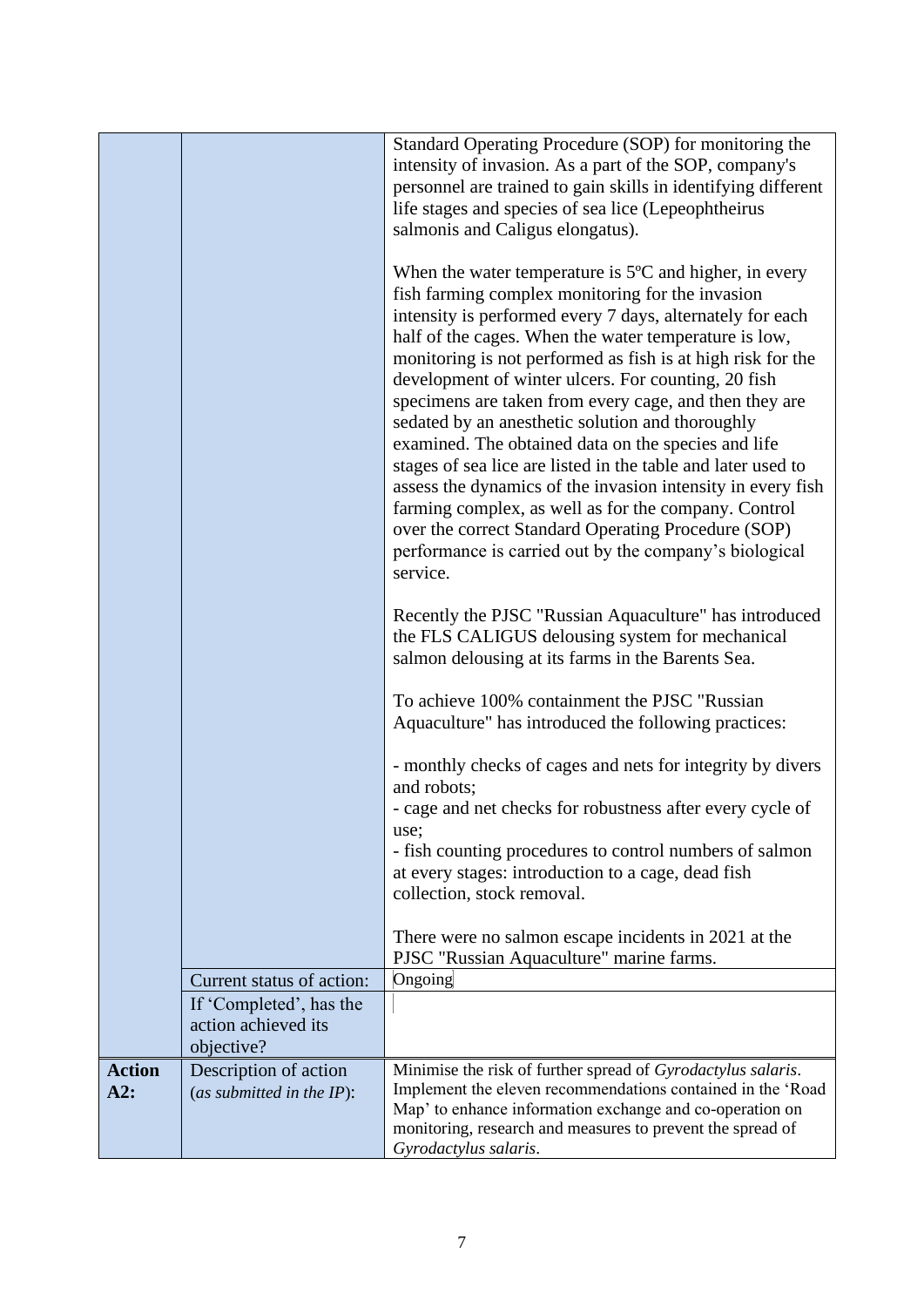| <b>Expected outcome</b>                            | Further measures to prevent the introduction or further spread                                                      |
|----------------------------------------------------|---------------------------------------------------------------------------------------------------------------------|
| (as submitted in the IP):                          | of parasite due to aquaculture and recreational fisheries.                                                          |
|                                                    | The development of a plan in line with the 11                                                                       |
|                                                    | recommendations contained in the Road Map.                                                                          |
| Progress on action to<br>date                      | In Russia, G. salaris, as a pathogenic parasite, was first<br>recorded in the Keret River (Republic of Karelia, the |
| (Provide a brief overview                          | White Sea basin) in 1992. G. salaris, therefore, has been                                                           |
| with a quantitative<br>measure, or other justified | monitored since 1993 in the salmon rivers of the Barents                                                            |
| evaluation, of progress.                           | and White Seas. Since 2009, monitoring has been carried                                                             |
| Other material (e.g.                               | out on a regular basis within the framework of the                                                                  |
| website links) will not be                         | Program of State Monitoring of Aquatic Bioresources of                                                              |
| evaluated):                                        | Inland Water bodies in the Murmansk region and the                                                                  |
|                                                    | rivers of the Republic of Karelia in the White Sea basin.                                                           |
|                                                    | No G. salaris monitoring has been carried out in salmon<br>rivers of the Arkhangelsk region and the Nenets          |
|                                                    | autonomous okrug.                                                                                                   |
|                                                    |                                                                                                                     |
|                                                    | In the Murmansk region the parasite G. salaris was                                                                  |
|                                                    | recorded for the first time in the Pak River in 2015 and in                                                         |
|                                                    | the Shovna River in 2017 (Lower Tuloma reservoir,                                                                   |
|                                                    | Barents Sea basin). As a source of infestation of Atlantic                                                          |
|                                                    | salmon juveniles, an infected rainbow trout is considered                                                           |
|                                                    | which escaped the cages of aquaculture farms located in                                                             |
|                                                    | the reservoir. No parasite has been found in other salmon                                                           |
|                                                    | tributaries of the Lower Tuloma reservoir.                                                                          |
|                                                    | Experts of the Murmansk Animal Health Center took                                                                   |
|                                                    | actions to prevent the spread of Gyrodactylus salaris in                                                            |
|                                                    | the Murmansk region during surveys of the freshwater                                                                |
|                                                    | aquaculture farms and through outreach activities.                                                                  |
|                                                    | Stocking material for the needs of freshwater aquaculture                                                           |
|                                                    | was transferred in compliance with the requirements of                                                              |
|                                                    | Russian veterinary legislation, as well as with mandatory                                                           |
|                                                    | parasitological survey of fish for the transfer, and taking                                                         |
|                                                    | into account the epizootic status of the water body.                                                                |
|                                                    | In addition, preventive measures for fish farming at the                                                            |
|                                                    | freshwater aquaculture facilities were in line with the                                                             |
|                                                    | veterinary and sanitary plans involving obligatory                                                                  |
|                                                    | quarterly parasitological surveys, anti-parasitic treatments                                                        |
|                                                    | of fish (if required), disinfection of gear, equipment and                                                          |
|                                                    | floating crafts, etc. and also in line with the "Instruction"                                                       |
|                                                    | on actions to prevent fish gyrodactylosis", adopted by the                                                          |
|                                                    | Veterinary Department (Ministry of Agriculture and Food                                                             |
|                                                    | of the Russian Federation) on 08.06.1998.                                                                           |
|                                                    |                                                                                                                     |
|                                                    | The Anti-Epizootic Commission of the Murmansk region<br>restricted live fish transfers from the region of Leningrad |
|                                                    |                                                                                                                     |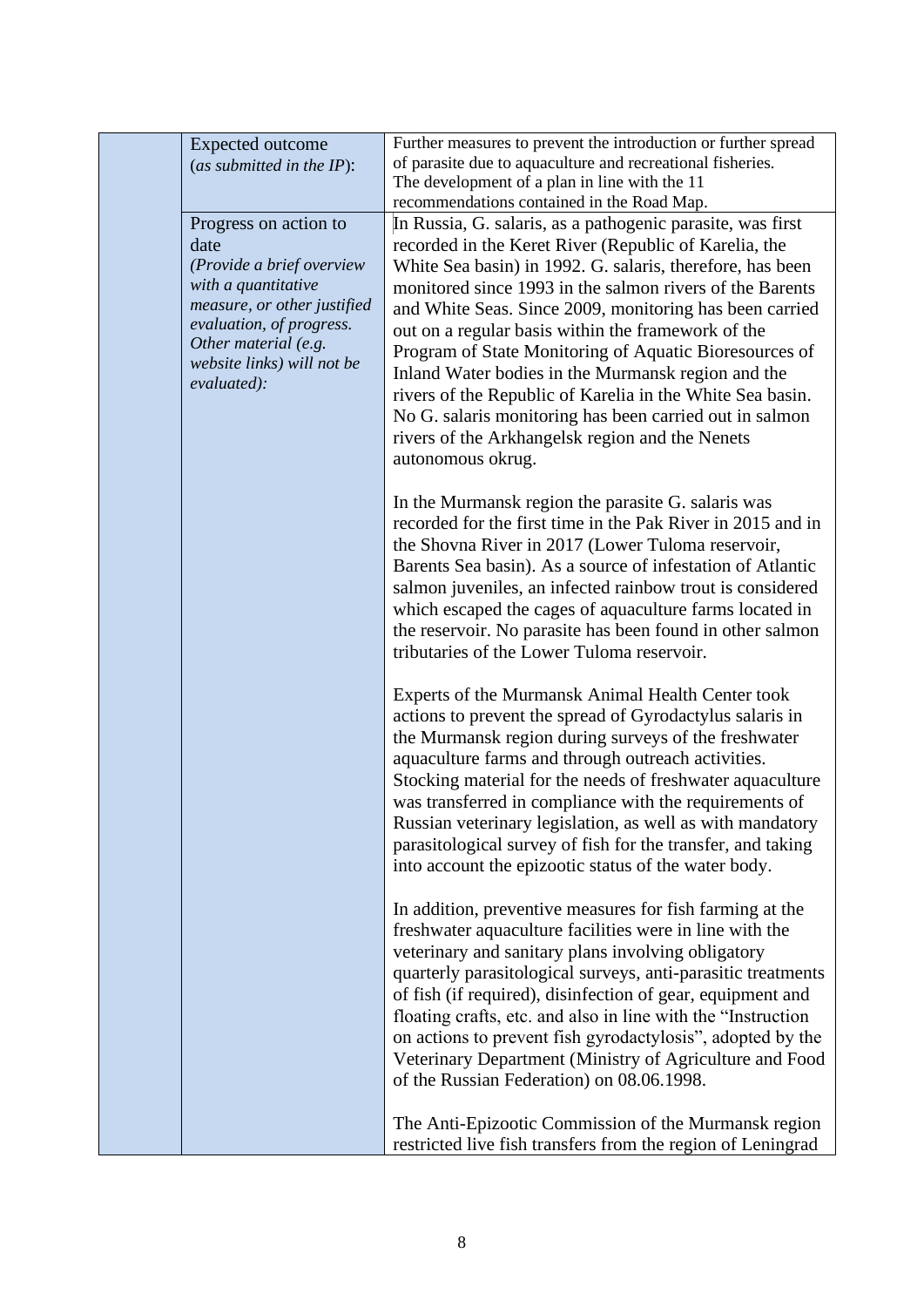|  |                                                              | and from Republic of Karelia into Murmansk region. The<br>Commission made recommendations to ban the<br>development of new aquaculture sites in watercourses<br>where Atlantic salmon occurs. No new aquaculture sites<br>were established in such freshwater areas in 2021.                                                                                                                                                                                                                                                                       |
|--|--------------------------------------------------------------|----------------------------------------------------------------------------------------------------------------------------------------------------------------------------------------------------------------------------------------------------------------------------------------------------------------------------------------------------------------------------------------------------------------------------------------------------------------------------------------------------------------------------------------------------|
|  |                                                              | Outreach activities included posting information on the<br>websites of the Murmansk Veterinary Committee and<br>Animal Health Center of the Murmansk Region.<br>Recreational fisheries companies in the Murmansk region<br>implement voluntary programmes to prevent the spread of<br>parasite on fishing equipment, tackle, etc. by use of<br>approved disinfection methods. The regional<br>Severomorskiy Directorate of the Federal Agency for<br>Fisheries has developed recommendations for users of<br>salmon fishing sites and for anglers. |
|  | Current status of action:                                    | Ongoing                                                                                                                                                                                                                                                                                                                                                                                                                                                                                                                                            |
|  | If 'Completed', has the<br>action achieved its<br>objective? |                                                                                                                                                                                                                                                                                                                                                                                                                                                                                                                                                    |

## **4: Additional information required under the Convention**

4.1 Details of any laws, regulations and programmes that have been adopted or repealed since the last notification.

Revised Fishing Regulations for the Northern Fisheries Basin came in force in 2021 by the order of the Ministry of Agriculture of the Russian Federation No. 292 of 13/05/2021. Existing fisheries regulation measures for salmon conservation and management were revised and new measures were introduced. The current restrictions on Atlantic salmon fishing include: - the ban on salmon fishing in the Barents Sea;

- the ban on Atlantic salmon fishing in certain areas of the White Sea;
- the ban on salmon fishing in certain areas and periods for coastal and inland fisheries;
- the ban on net fisheries in certain areas and periods for coastal and inland fisheries;
- the ban on all fisheries closer than 500 m to salmon river outlets;
- the ban on ice-fishing in certain areas of the White Sea rivers with autumn run salmon stocks;
- the ban on Atlantic salmon by-catch.

Veterinary rules for keeping fish and other aquatic animals in an artificially created habitat for the purpose of their breeding, rearing, sale and acclimatization were developed and came in force in 2021 by the order of the Ministry of Agriculture of the Russian Federation No. 782 of 23/12/2020.

Rules for establishing coastlines (boundaries of water bodies) and (or) boundaries of parts of water bodies, areas of the continental shelf of the Russian Federation and areas of the exclusive economic zone of the Russian Federation recognized as aquaculture areas adopted by the Decree of the Government of the Russian Federation No. 1183 of 11/11/2014 were revised in 2021. The procedure of establishing the boundaries of aquaculture areas in the Northern fisheries basin was changed and became the same as for the Far Eastern fishery basin. Measures